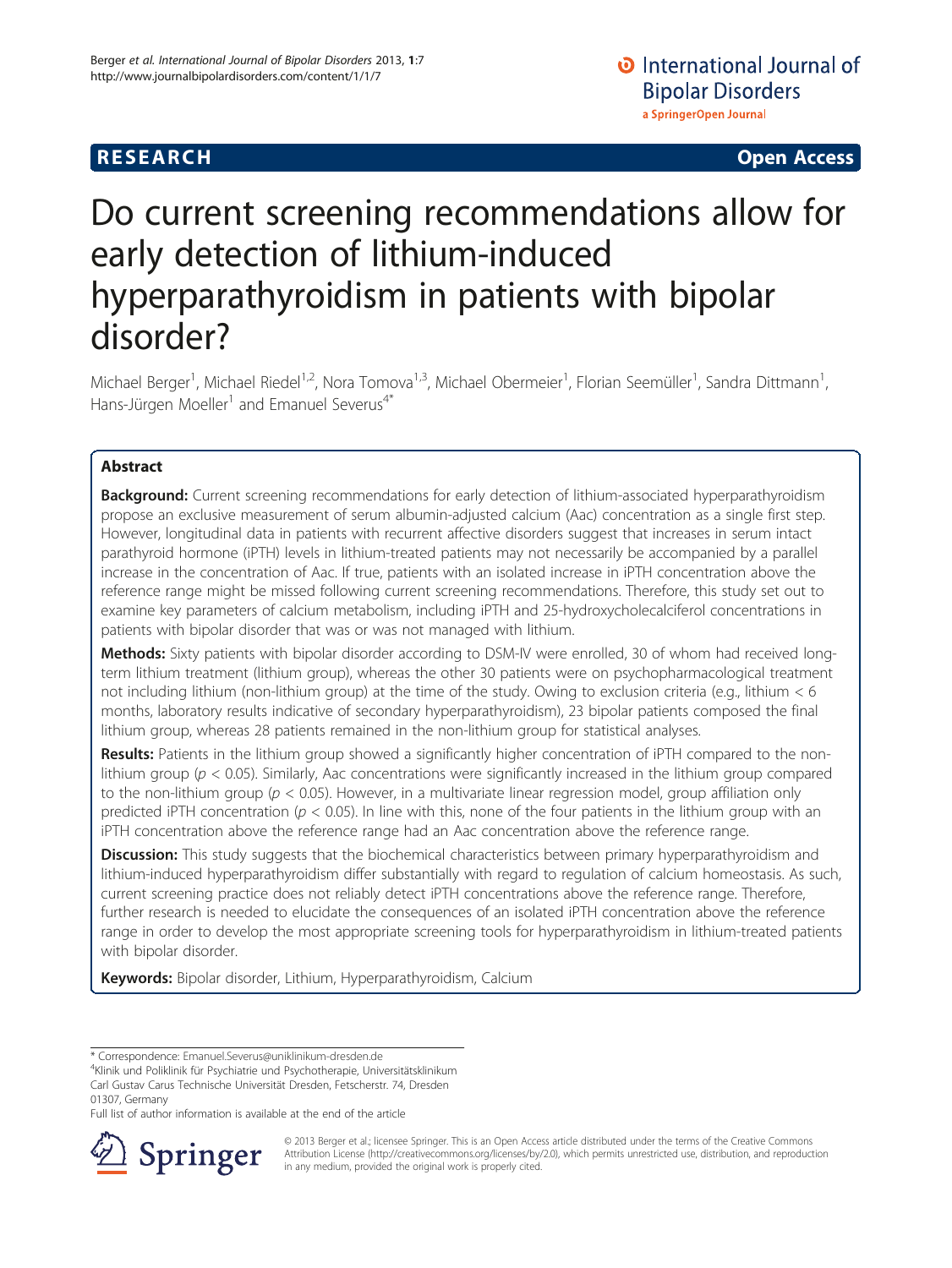## Background

Lithium is one of the most widely used and most efficacious drugs in the different treatment phases of bipolar disorders (Severus et al. [2012\)](#page-7-0). In particular, recent data clearly support lithium as the first-line treatment in long-term treatment of this disorder (Weisler et al. [2011](#page-7-0); Geddes et al. [2010;](#page-7-0) Kessing et al. [2011\)](#page-7-0). However, lithium is also known to be associated with a variety of side effects including weight gain, hypothyroidism, and nephrogenic diabetes insipidus (Livingstone and Rampes [2006](#page-7-0)). Furthermore, lithium is listed as one of the causes of primary hyperparathyroidism, a biochemical syndrome characterized by increased secretion of parathyroid hormone (PTH) from one or more of the parathyroid glands (Sitges-Serra and Bergenfelz [2007;](#page-7-0) Broome and Solorzano [2011](#page-6-0)). Most cases are sporadic in nature and caused by a single adenoma (85%–95%) or multiglandular disease (5%–10%) (Sitges-Serra and Bergenfelz [2007](#page-7-0)). In case of lithium treatment, a decrease in parathyroid sensitivity to calcium has been suggested as the principal mechanism of action for the increased secretion of parathyroid hormone resulting in hypercalcemia, the biochemical hallmark of primary hyperparathyroidism (Haden et al. [1997\)](#page-7-0). Consequently, monitoring calcium levels before initiating lithium therapy and every 6 months thereafter has been suggested as the primary screening parameter for lithium-induced hyperparathyroidism (Livingstone and Rampes [2006;](#page-7-0) Broome and Solorzano [2011\)](#page-6-0). If calcium levels are found to be elevated, measuring intact parathyroid hormone (iPTH) levels has been recommended as the next step (Livingstone and Rampes [2006](#page-7-0)). According to the 'International Group for The Study of Lithium Treated Patients', between 10% and 42% of patients on lithium therapy develop hypercalcemia and up to 29% develop hyperparathyroidism (Schleicher and Kampf [2013](#page-7-0)). The available data show that most of the studies conducted so far are case control studies, and none of the studies focus exclusively on patients with bipolar disorders in the test or control groups (Saunders et al. [2009](#page-7-0)). In general, the number of participants included in these studies is relatively small, and only a few of these studies employed parathyroid test systems complying with today's quality standards (Souberbielle et al. [2006\)](#page-7-0). In addition, one of the more recent studies suggests that following 6 months of lithium treatment, patients have significantly increased parathyroid hormone concentrations without an increase in serum calcium levels (Mak et al. [1998\)](#page-7-0). This 'normocalcemic' subtype of lithiuminduced hyperparathyroidism will consequently remain unrecognized if calcium is used as the sole and primary screening instrument as is currently recommended. Interestingly, in a community-based cohort of elderly men, higher (and high normal) plasma PTH levels were associated with a higher risk of cardiovascular mortality in the absence of hypercalcemia (Hagstrom et al. [2009\)](#page-7-0). Missing these cases of isolated higher parathyroid levels is of particular concern as bipolar disorder per se is associated with an increased risk of cardiovascular mortality (Fiedorowicz et al. [2008](#page-7-0)). Furthermore, additional studies suggest an association between elevated parathyroid hormone levels and cognitive deficits in the absence of hypercalcemia (Jorde et al. [2006;](#page-7-0) Roman et al. [2005\)](#page-7-0). Therefore, we set out to answer the following hypotheses:

- Serum iPTH concentrations in patients with bipolar disorders are increased when treated with lithium compared to those patients treated with other drugs.
- Elevated iPTH concentrations above the reference range may occur without a concomitant increase in (albumin-adjusted) calcium levels.

## **Methods**

## Participants

Patients were recruited from the inpatient and outpatient units of the Department of Psychiatry and Psychotherapy of the Ludwig-Maximilians University, Munich. Study inclusion criteria were for patients who were (1) diagnosed with bipolar disorder (I, II) according to Diagnostic and Statistical Manual of Mental Disorders Fourth Edition (DSM-IV), (2) able to give written informed consent, and (3) between 18 and 65 years of age. In addition, for inclusion in the lithium group, patients had to have undergone lithium treatment for at least 6 months. Exclusion criteria applied to patients who had a diagnosis of current substance abuse (with or without substance dependence), borderline personality disorder or antisocial personality disorder, significant medical co-morbidity (such as diabetes, malignancies, liver disease, renal impairment, chronic infectious diseases, inflammatory bowel disease), as well as blood parameters indicative of a secondary hyperparathyroidism (reduced 25-hydroxycholecalciferol concentrations in combination with iPTH concentrations above the reference range).

## Procedures

The study was approved by the Institutional Review Board (IRB) of the Ludwig-Maximilians University, Munich. Potentially eligible patients were approached by one of the authors (MB) and informed about the study. If patients were interested in participating in this study, inclusion criteria and exclusion criteria were checked; if patients were eligible, they were asked to sign a written informed consent form. Subsequently, diagnosis was confirmed using the structured clinical interview for DSM-IV (Wittchen et al. [1997](#page-7-0)). In addition, sociodemographic data, course of the illness, and medication history were assessed by means of the Network Enrollment Questionnaire as previously used by the Stanley Foundation Bipolar Network (Suppes et al. [2001\)](#page-7-0). In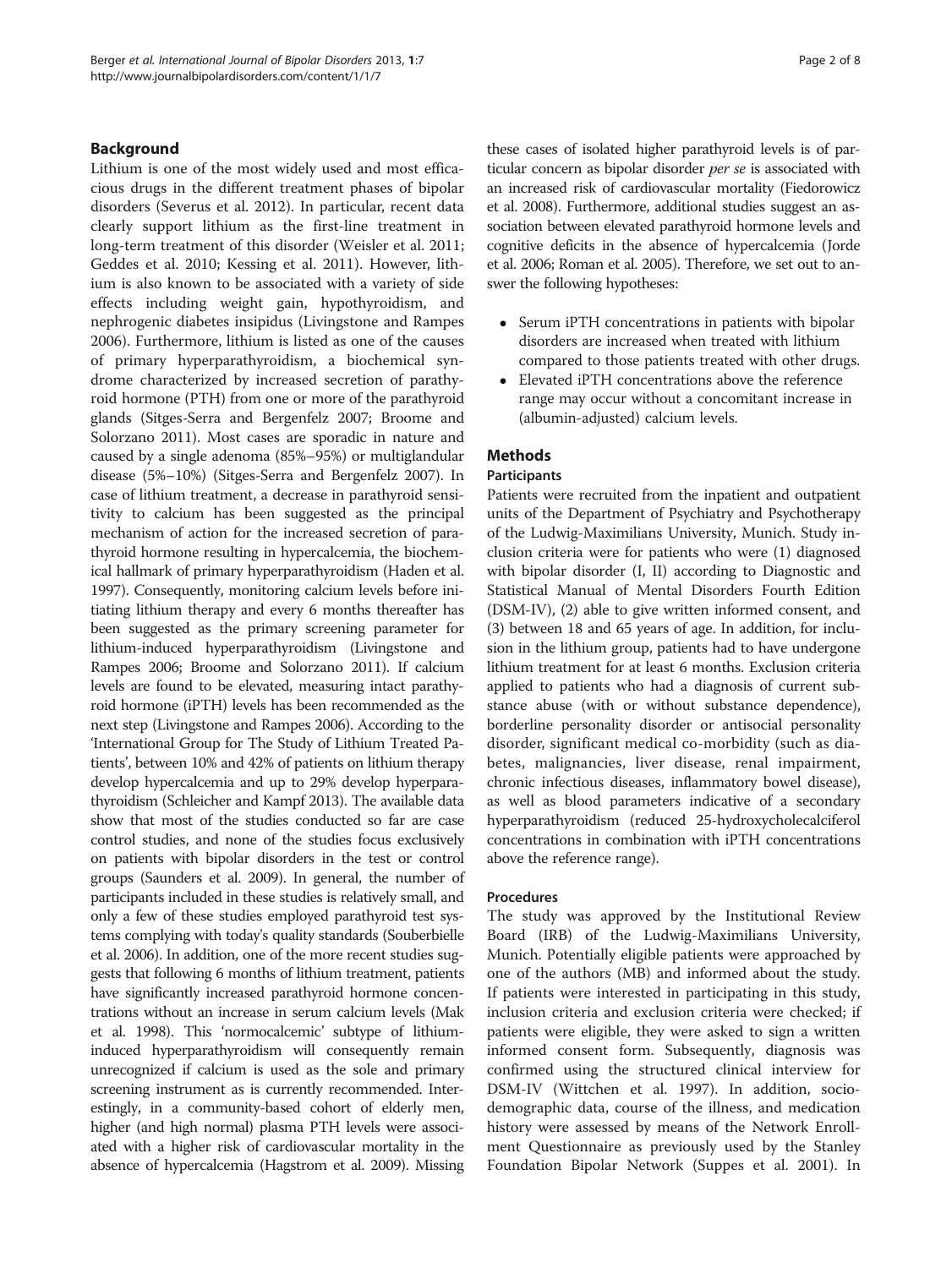addition, the psychopathological state was documented using standardized rating scales (YMRS (Young et al. [1978](#page-7-0)), HAMD (Hamilton [1967\)](#page-7-0), BDI (Beck et al. [1961](#page-6-0)), and Clinical Global Impressions Scale for Bipolar Illness (Spearing et al. [1997\)](#page-7-0)). Finally, a blood sample was drawn 12 h after the last medication intake. The blood sample was used to determine the concentration of the following parameters: serum lithium, iPTH, calcium, albuminadjusted calcium, phosphorus, 25-hydroxycholecalciferol, albumin, creatinine, and urea.

Parathyroid hormone concentration was measure using an electrochemiluminescence immunoassay, i.e., the Elecsys<sup>®</sup> 2010 Roche immunoassay (Roche Diagnostics, Germany) which is a reliable, standardized, and well-validated method of measuring iPTH (Hermsen et al. [2002](#page-7-0); [2006](#page-7-0)).

## Sample size justification

Adapted from the study by Mak et al. ([1998\)](#page-7-0) using a variance analysis, we calculated a  $p$  value of <0.005 with regard to the differences in the concentration of iPTH after lithium administration. A t value of at least 3.62 was calculated which, in turn, allowed the determination of the effect strength 'Cohen's d' settled by 0.80. For the assessment of the difference between the two groups, a one-sided t test of the null hypothesis  $H_0 = \mu$ Lit  $\leq$ μcontr seemed to be suitable for our investigation. As additional parameters for the power analysis,  $\alpha = 0.05$ and  $\beta$  = 0.8 were set. Given these calculations, a minimum number of 20 patients per group was estimated. Being more cautious in terms of the null hypothesis and proposing a two-sided t test  $(H_0 = \mu Lit = \mu contr)$ , a group strength of 26 patients was calculated. As some patients were expected to drop out after enrollment due to exclusion criteria in the blood results, a total of 30 patients per group were enrolled to ensure a sufficient number of patients in the final model.

## Statistical procedures

The data analysis was carried out using the statistical program R 2.9.0 (Hornik [2012\)](#page-7-0). Clinical and demographic characteristics were compared using  $t$  test and Fishers exact test;  $t$  tests were used for metric variables. For categorical variables such as gender, bipolar (I/II), and rapid cycling (yes/no), Fishers exact test was performed.

We wanted to know if (and if so, to what extent) the parathyroid hormone concentration is affected by lithium treatment including associations with lithium levels, lithium dosage, and the duration of a lithium therapy. We also wanted to investigate whether (and if so, to what extent) calcium metabolism is altered by treatment with lithium or not. Therefore, a t test was used to compare both groups in terms of interesting laboratory parameters such as albumin-adjusted calcium, 25-hydroxycholecalciferol,

and intact parathyroid hormone. Pearson correlation coefficients and accordant test statistics with the parathyroid hormone concentration were calculated for albuminadjusted calcium, age, 25-hydroxycholecalciferol, lithium level, lithium dose, and duration of lithium therapy.

Selecting variables using Akaike's information criterion, two linear regression models were created that best explain the parathyroid hormone concentration and the concentration of albumin-adjusted calcium. In order to explain the response variable 'parathyroid hormone concentration' group affiliation, albumin-adjusted calcium, 25-hydroxycholecalciferol, age, and gender were integrated as independent variables. For the response variable 'albumin-adjusted calcium concentration', parathyroid hormone, group affiliation, vitamin D, age, and gender were considered as potential explanatory variables. The goodness-of-fit was based on the adjusted  $R^2$ . The average of metric variables is described as mean ± SD. For all statistical calculations, the significance level was set at 5% ( $p < 0.05$ ).

## Results

#### Study population

Thirty (30) patients with bipolar I/II disorder, who had been on lithium for at least 6 months as well as 30 bipolar patients without current lithium treatment were enrolled in the study. One patient in the lithium group and one patient in the non-lithium group were excluded due to suspected chronic kidney disease (serum creatinine concentration above the reference range). In addition, two patients in the lithium group and one patient in the non-lithium group were excluded due to suspected secondary hyperparathyroidism (parathyroid hormone concentrations above the reference range in conjunction with 25-hydroxycholecalciferol levels below the reference range). Finally, four patients in the lithium group had to be excluded as new information emerged, indicating that they had been on lithium for less than 6 full months. Therefore, a total of 23 patients on psychopharmacological treatment (including lithium) and 28 patients on psychopharmacological treatment (excluding lithium) were included in the statistical analysis.

The demographic and clinical characteristics of both groups are shown in Table [1](#page-3-0). The only item which differed significantly between the groups was the total score of the 21-item HAMD scale. According to this scale, patients in the non-lithium group (7.86  $\pm$  5.86) were more severely depressed than those in the lithium group  $(4.61 \pm 3.13)$   $(p = 0.02)$ .

The mean number of drugs was  $2.57 \pm 1.20$  in the lithium group, compared to  $2.29 \pm 1.24$  in the non-lithium group ( $p = 0.42$ ). Among the patients in the lithiumgroup, 13 were treated with anticonvulsants (valproic acid,  $n = 2$ ; lamotrigine,  $n = 9$ ; carbamazepine,  $n = 1$ ;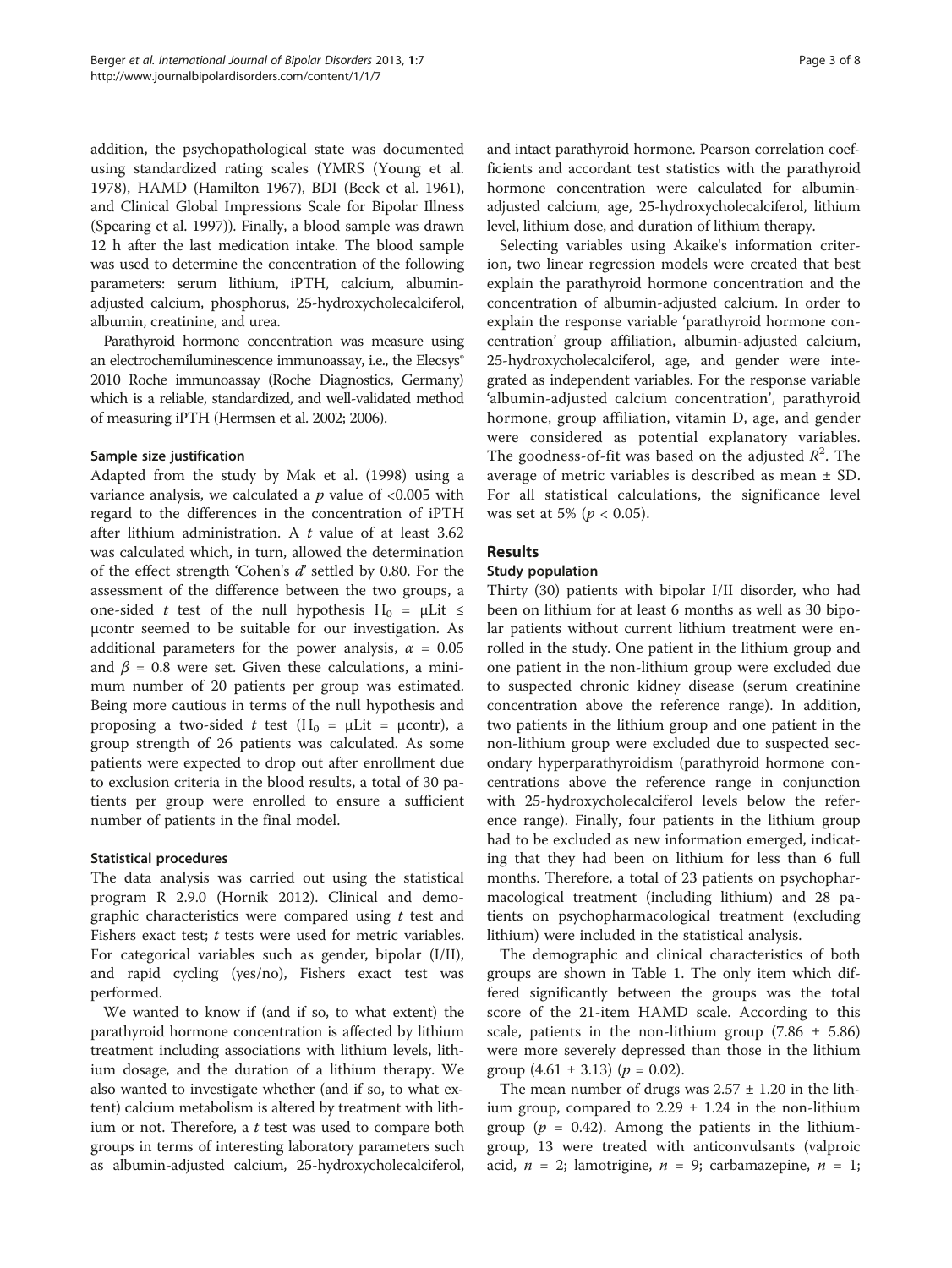|                                            | Total             | Lithium           | Non-lithium                    | p value |
|--------------------------------------------|-------------------|-------------------|--------------------------------|---------|
|                                            | $(n = 51)$        | $(n = 23)$        | $(n = 28)$                     |         |
| Age (years), mean $\pm$ SD                 | $46.57 \pm 9.21$  | $48.48 \pm 8.98$  | $45 \pm 9.26$                  | 0.18    |
| Gender (male/female)                       | 31/20             | 14/9              | 17/11                          |         |
| Bipolar (I/II)                             | 33/18             | 12/11             | 21/7                           | 0.14    |
| Age at onset (years), mean $\pm$ SD        | $25.14 \pm 11.24$ | $24.43 \pm 10.86$ | $25.71 \pm 11.71$              | 0.69    |
| Number depressive episodes (mean $\pm$ SD) | $12.98 \pm 15.79$ | $10.55 \pm 11,69$ | $15.04 \pm 18.56$              | 0.31    |
| Number mania/hypomania (mean ± SD)         | $8.87 \pm 11.78$  | $6.62 \pm 9.11$   | $10.76 \pm 13.53$              | 0.22    |
| Number of drugs (mean $\pm$ SD)            | $2.41 \pm 1.22$   | $2.57 \pm 1.20$   | $2.29 \pm 1.24$                | 0.42    |
| Rapid cycling (no/yes)                     | 46/5              | 22/1              | 24/4                           | 0.35    |
| HAMD (mean $\pm$ SD)                       | $6.39 \pm 5.05$   | $4.61 \pm 3.13$   | $7.86 \pm 5.86$                | 0.02    |
| BDI (mean $\pm$ SD)                        | $32 \pm 8.84^a$   | $29.39 \pm 5.66$  | 33.50 $\pm$ 10.93 <sup>a</sup> | 0.09    |
| YMRS (mean $\pm$ SD)                       | $2.10 \pm 2.56$   | $2.04 \pm 2.01$   | $2.14 \pm 2.98$                | 0.88    |

<span id="page-3-0"></span>Table 1 Demographic and clinical variables of the study population

a One missing value. HAMD, Hamilton depression scale; BDI, Beck Depression Inventory; YMRS, Young Mania Rating Scale.

levetiracetam,  $n = 1$ , while 24 patients in the nonlithium group were treated with anticonvulsants (valproic acid,  $n = 8$ ; lamotrigine,  $n = 16$ ).

## Intact parathyroid hormone levels and albumin-adjusted calcium concentrations

The mean intact parathyroid hormone concentration of all 51 bipolar patients was  $42.02 \pm 16.81$  pg/ml. The mean concentration in the lithium group was  $47.67 \pm$ 18.27 pg/ml, compared to  $37.38 \pm 14.20$  pg/ml in the non-lithium group ( $p = 0.03$ ) (Table 2).

Four (4) out of 23 patients (17.39%) in the lithium group showed parathyroid hormone concentrations above the reference range (15 to 65 pg/ml) compared to two of the 28 patients in the non-lithium group (7.14%). In all six patients with iPTH levels above the reference range, Aac concentrations were found within the normal range.

The mean concentration of Aac in the lithium group was  $2.35 \pm 0.10$  mmol/l, compared to  $2.29 \pm 0.10$  mmol/l in the non-lithium group ( $p = 0.045$ ). In the lithium group, one patient showed albumin-adjusted calcium above the reference range without an accompanying increase in parathyroid hormone. No patient in the non-lithium

group showed elevated concentrations for albuminadjusted calcium.

In the lithium group, no significant correlation between the levels of iPTH and Aac concentration could be detected (correlation coefficient =  $-0.16$ ,  $p = 0.48$ ). Similarly, there were no significant correlations between iPTH and 25-hydroxycholecalciferol (correlation coefficient =  $0.04$ ,  $p = 0.84$ ) or age (correlation coefficient = 0.12,  $p = 0.59$ ). In the non-lithium group there was no significant correlation between iPTH level and Aac concentration either (correlation coefficient = 0.27,  $p = 0.16$ ). In addition, there was no significant correlation between iPTH concentrations and lithium level (correlation coefficient = 0.03,  $p = 0.89$ ), lithium dose (correlation coefficient = 0.36,  $p = 0.09$ ), or duration of lithium treatment (correlation coefficient = 0.34,  $p = 0.11$ ) in the lithium group (Figure [1\)](#page-4-0).

Finally, a multivariate linear regression model was performed with 'iPTH concentration' being the dependent variable, and group affiliation (lithium versus non-lithium, respectively), age, gender, 25-hydroxycholecalciferol concentration, and Aac concentration being the explanatory variables. Using a forward-backward stepwise selection, 'group affiliation' remained the only explanatory variable

|  |  | Table 2 Laboratory parameters of the study population |  |  |  |
|--|--|-------------------------------------------------------|--|--|--|
|--|--|-------------------------------------------------------|--|--|--|

|                                                         | Lithium                 | Non-lithium             | p value |
|---------------------------------------------------------|-------------------------|-------------------------|---------|
|                                                         | $(n = 23)$              | $(n = 28)$              |         |
| $i$ PTH concentration (mean $\pm$ SD)                   | 47.67 pg/ml $\pm$ 18.27 | 37.38 pg/ml $\pm$ 14.20 | 0.03    |
|                                                         | range 26.50 to 92       | range 14.80 to 66.50    |         |
| Albumin-adjusted calcium concentration (mean $\pm$ SD)  | 2.35 mmol/ $\pm$ 0.10   | 2.29 mmol/ $\pm$ 0.10   | 0.045   |
|                                                         | range 2.18 to 2.62      | range 2.14 to 2.57      |         |
| 25-hydroxycholecalciferol concentration (mean $\pm$ SD) | 23.65 ng/ml $\pm$ 9.20  | 24.56 ng/ml $\pm$ 7.85  | 0.71    |
|                                                         | range 6.40 to 45.80     | range 13.20 to 43.70    |         |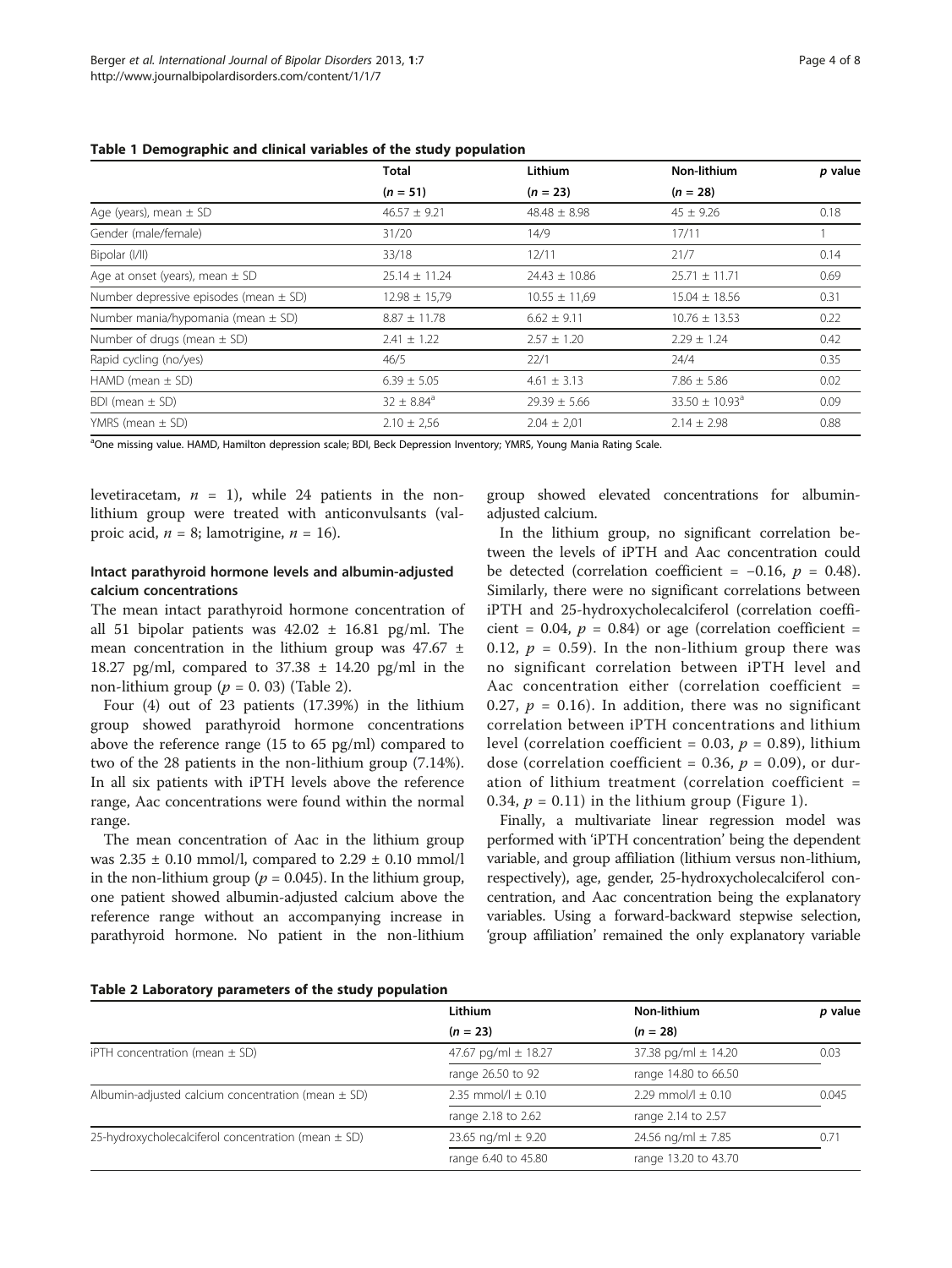<span id="page-4-0"></span>

showing statistical significance (regression coefficient = 0.25,  $p = 0.03$ ). The goodness-of-fit (adjusted  $R^2$ ) was 0.08.

Similarly, a multivariate linear regression model was performed with 'Aac concentration' being the dependent variable, and iPTH concentration, group affiliation, 25-hydroxycholecalciferol concentration, age, and gender being the explanatory variables. Using forwardbackward stepwise selection only,'group affiliation' emerged as a significant factor (regression coefficient = 0.0646,  $p = 0.0231$ ). The goodness-of-fit (adjusted  $R^2$ ) was 0.08.

## **Discussion**

To the best of our knowledge, this is the first study to systematically assess the role of lithium maintenance treatment on calcium metabolism, including iPTH levels and 25-hydroxycholecalciferol concentrations in patients with bipolar disorder. In our study, iPTH levels were significantly higher in patients with bipolar disorder undergoing psychopharmacological treatment that included lithium for at least 6 months (lithium group) compared to patients with bipolar disorder receiving psychopharmacological treatment that excluded lithium (non-lithium group). In line with this, group affiliation (lithium versus non-lithium) was the only variable explaining iPTH concentrations. Furthermore, none of our patients with iPTH concentrations above the reference range would have been detected using current screening recommendations (Livingstone and Rampes [2006;](#page-7-0) Saunders et al. [2009](#page-7-0)).

Our findings support the systematic review by Saunders et al. [\(2009\)](#page-7-0), which indicates that lithium may cause an increase in serum calcium levels. Our study also supports the results by Mak et al. ([1998\)](#page-7-0), which demonstrated that patients with affective disorders on lithium therapy show significantly elevated parathyroid hormone levels starting at 6 months of lithium treatment and maintaining them until the end of the study at 24 months compared to baseline. In contrast to Mak et al. ([1998](#page-7-0)), in our study, Aac concentrations were also significantly increased in the lithium group compared to the non-lithium group. However, in the study by Mak et al. ([1998](#page-7-0)), Aac concentration was numerically highest at the end of the study period (i.e., at 24 months). In our study, the patients in the lithium group were on lithium for an average of  $157.70 \pm 114.64$  months. Therefore, with increasing length of lithium intake, the hypercalcemic properties of iPTH may dominate and may have contributed to this significant increase in Aac concentrations compared to the control group (non-lithium treated patients) in our study. In addition, neither Aac concentrations were increased in individuals with elevated iPTH levels nor was there a positive significant correlation between iPTH levels and Aac concentrations in the lithium group, as has been shown in lithium-independent normocalcemic or hypercalcemic primary hyperparathyroidism (Shlapack and Rizvi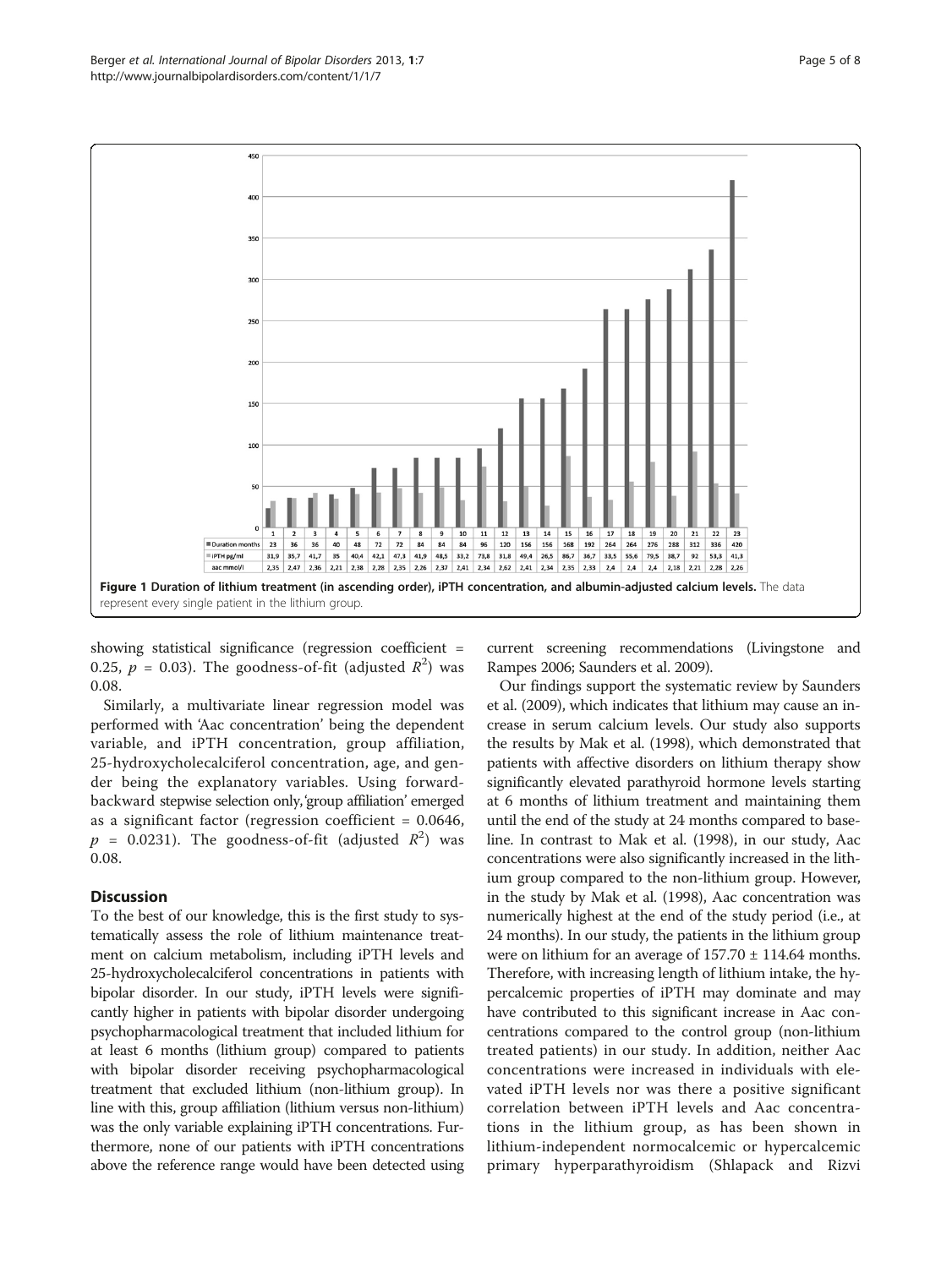[2012;](#page-7-0) Silverberg and Bilezikian [2003\)](#page-7-0). In contrast, calcium levels were exclusively predicted by group affiliation. These findings strongly argue in favor of the idea, as suggested by Mak et al. ([1998](#page-7-0)), that lithium may modulate the direct hypercalcemic action of iPTH by its iPTH-independent direct actions on organs affecting calcium metabolism, such as the kidney and the bones. In the study by Mak et al. [\(1998](#page-7-0)), fasting urinary calcium excretion was decreased throughout the study period compared to the baseline. As alkaline phosphatase was unchanged, this may hint to decreased bone resorption (the opposite of the expected physiological effect of increased iPTH levels) and may have contributed to the statistically unchanged Aac concentrations throughout the study period. In this context, it seems noteworthy that in a case–control study, adjusted for psychotropic drug use, lithium treatment was associated with a decreased risk of fractures potentially pointing at bone anabolic properties (Vestergaard et al. [2005\)](#page-7-0).

In line with lithium's iPTH-independent actions on calcium metabolism, our study suggests that measuring Aac concentrations is an unsuitable tool to reliably detect increased parathyroid hormone levels in lithiumtreated patients with bipolar disorder. This is in clear contrast to current screening recommendations regarding hyperparathyroidism in lithium-treated patients (Livingstone and Rampes [2006](#page-7-0); Saunders et al. [2009](#page-7-0)). Whether the current screening practice needs to be changed in which iPTH levels be used as primary screening tool will depend on whether isolated iPTH level increases have negative consequences on human health, as some data, in particular with regard to mood (Hoogendijk et al. [2008](#page-7-0)), cognition (Jorde et al. [2006](#page-7-0); Roman et al. [2005](#page-7-0)), and cardiovascular disease (Hagstrom et al. [2009](#page-7-0)), suggest.

## This study has several limitations:

The present study is a cross-sectional case–control study examining parathyroid hormone concentrations in patients with bipolar disorder with or without a current mood episode, treated with an average of 2.5 different drugs, with lithium being part of this treatment regimen in one of the two groups. Ideally, to answer the question whether lithium causes an increase in parathyroid hormone levels in patients with bipolar disorder, a randomized, double-blind, placebo-controlled trial would be needed in which euthymic patients with bipolar disorder are either randomized to receive lithium monotherapy or placebo. Unfortunately, in addition to economic reasons, such a trial is unlikely to happen in the near future as keeping patients with bipolar disorder stable on placebo for at least 6 months represents a true clinical challenge; the probability of relapse/recurrence within this period of time is substantial and depriving patients from

psychopharmacological treatment indicated according to current treatment guidelines is difficult to justify from an ethical point of view. Alternatively, randomizing bipolar patients to either lithium or another approved long-term treatment may be more feasible from a clinical point of view. However, approved long-term treatment options for bipolar disorder other than lithium are either known to interact with calcium metabolism and parathyroid hormone secretion or unknown (Kim et al. [2007](#page-7-0); Ali et al. [2004\)](#page-6-0).

In our study, no significant correlation was found between iPTH concentration and lithium level, lithium dose, or duration of lithium treatment. This may be due to a variety of reasons. First, this study was not powered to answer these issues, e.g., the number of patients in the lithium group may have been too small. Second, while clinical practice suggests that elevated levels of calcium (and iPTH) primarily seem to appear after many years of lithium treatment, very little is known about iPTH levels before calcium levels have been found to be elevated on the occasion of periodical assessment because they simply were not assessed. Third, when elevated levels of calcium and iPTH have emerged after many years of lithium treatment, the treating psychiatrists may switch the patient to another drug for prophylactic treatment not associated with this type of side effect. Therefore, only those individuals who do not develop this type of side effect after many years of treatment should continue on lithium and had the chance to be part of the lithium group in our study.

The majority of patients in our lithium group took 2.57 different psychopharmacological drugs at the point of assessment. While this number is not unusual in today's published research samples of bipolar disorders (Goldberg et al. [2009](#page-7-0)), this study does not address - and therefore cannot answer - the question whether or not the results would be the same in patients with bipolar disorders fully responding to long-term lithium monotherapy, as they tend to experience fewer side effects on lithium than those not fully responding (Grof et al. [1993](#page-7-0)).

Given the cross-sectional design used as well as the present sample size, we were unable to answer other important questions related to the subject of our paper, such as the natural course of calcium levels and iPTH concentrations during long-term lithium treatment, the impact geography might play, and the effects of dosage reduction on the aforementioned parameters. These issues should be addressed in future studies.

In this study, we excluded patients with laboratory results indicative of secondary hyperparathyroidism (parathyroid hormone concentrations above the reference range in conjunction with 25-hydroxycholecalciferol levels below the reference range) from our analyses. However, this is unlikely to have a major impact on the present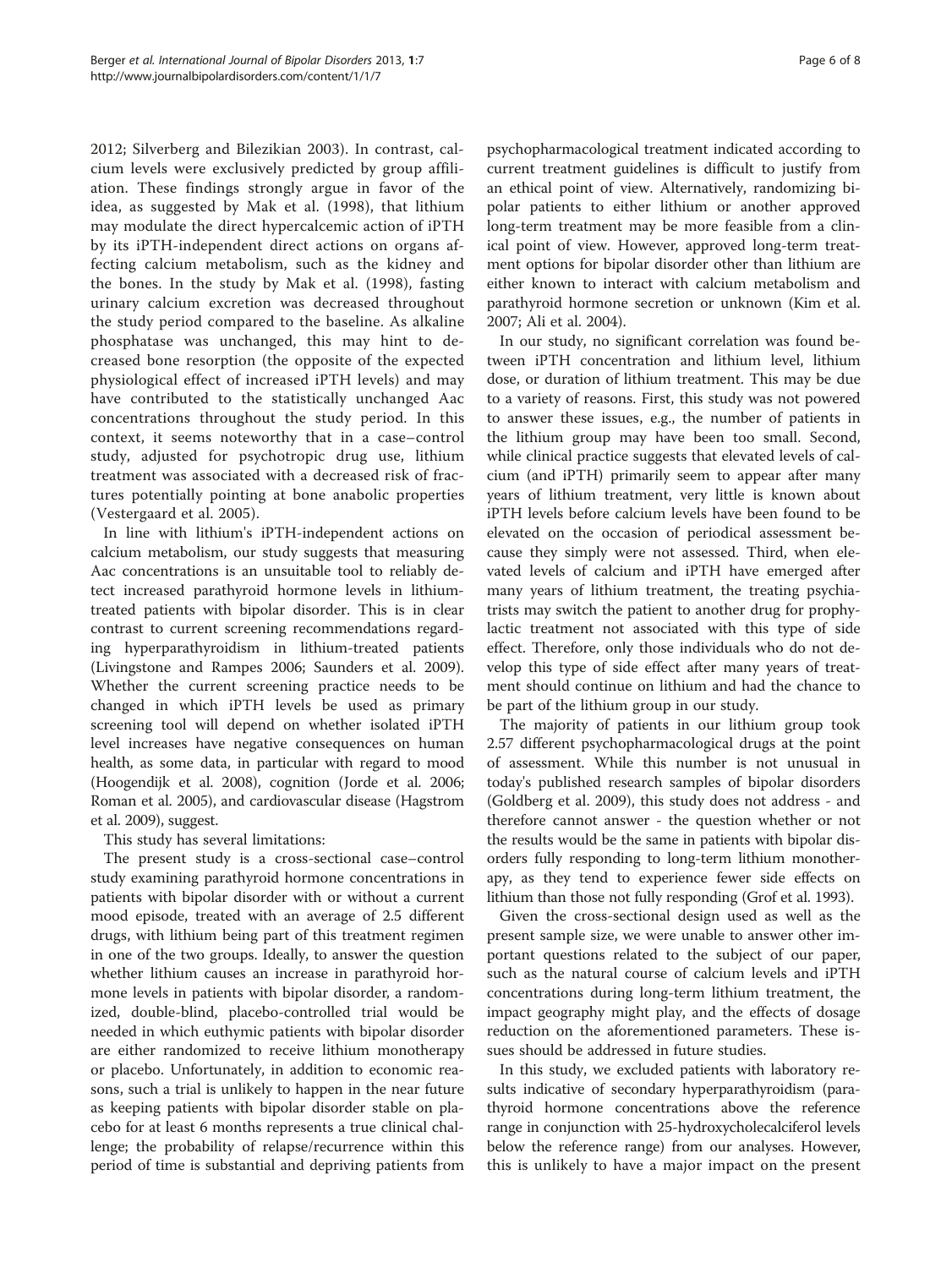<span id="page-6-0"></span>results as just two patients in the lithium group and one patient in the non-lithium group had to be excluded for this reason. Furthermore, in our final sample, 25-hydroxycholecalciferol concentrations neither differed significantly between the groups nor did they explain parathyroid hormone concentrations.

HAMD depression scores were significantly increased in the non-lithium group compared to the lithium group. This is most likely due to the fact that patients on lithium treatment for at least 6 months were predominantly found among euthymic outpatients. While affective symptoms are not known to have an impact on iPTH levels; increased iPTH levels have been associated with depression in adults in some (Hoogendijk et al. [2008](#page-7-0); Driessen et al. 1995), but not all studies (Zhao et al. [2010;](#page-7-0) Jaddou et al. [2012\)](#page-7-0). Therefore, higher depression scores are unlikely to have contributed to the increase in iPTH levels in the lithium group.

Similarly, anticonvulsants, including lamotrigine and valproic acid, have been shown to increase parathyroid hormone levels in patients with epilepsy (Kim et al. [2007](#page-7-0)). Therefore, the differences in parathyroid hormone levels found in our study are unlikely to be brought about by the higher number of patients in the nonlithium group being on valproic acid or lamotrigine.

In our study, there was a substantial discrepancy between the severity of the depressive syndrome judging from the HAMD and BDI, respectively. However, this has been repeatedly reported in the literature in the same direction as in our study and may, at least partly, be explained by the HAMD being more sensitive to change in psychopathology (Schneibel et al. [2012\)](#page-7-0) and personality characteristics, such as high neuroticism and low extraversion, which may further add to this discrepancy (Enns et al. [2000\)](#page-7-0).

## Conclusions

This study strongly suggests that patients with bipolar disorder who have undergone lithium treatment for 6 months or more show an increase in iPTH and Aac concentrations compared to psychopharmacological treatment without lithium. In addition, in contrast to primary hyperparathyroidism, screening with Aac concentrations does not allow reliable detection of individual patients with iPTH concentrations above the reference range. Whether the current screening practice needs to be changed and iPTH levels be used as a primary screening tool will depend on whether isolated iPTH level increases have negative consequences on human health, as some preliminary data (in particular with regard to mood, cognitive function, and cardiovascular disease) suggest. To better understand the consequences of an isolated increase in iPTH concentration, the impact of parathyroid lowering drugs such as cincacalcet (Gregoor and de Jong [2007](#page-7-0); Sloand and Shelly [2006](#page-7-0); Hong et al. [2012](#page-7-0)) or 25-hydroxycholecalciferol (if levels are suboptimal) (Durazo-Arvizu et al. 2010) on mood and/or cognitive symptoms in lithium-treated symptomatic patients with bipolar disorder should be studied in a randomized, controlled fashion.

#### Abbreviations

Aac: Albumin-adjusted calcium; BDI: Beck Depression Inventory; DSM-IV: Diagnostic and Statistical Manual of Mental Disorders Fourth Edition; HAMD: Hamilton Depression Scale; iPTH: Intact parathyroid hormone; PTH: Parathyroid hormone; YMRS: Young Mania Rating Scale.

#### Competing interests

MR has received research grants/support or has served as a consultant for AstraZeneca, Pfizer, Otsuka Pharma, and Janssen-Cilag. In the context of investigator-initiated trials, MR has received support from AstraZeneca and Pfizer. FS received grants and research support from Lilly, AstraZeneca, and GlaxoSmithKline. He received honoraria from Lundbeck, Bristol-Meyers Squibb, Lilly and AstraZeneca, Bial, BMS, Cephalon, Eli Lilly, GlaxoSmithKline, Janssen-Cilag, Organon, Pfizer Inc., Sanofi-Aventis, Servier, UBC, and UCB Belgium. HJM has received grants or is a consultant for and on the speakership bureaus of AstraZeneca, Bristol-Myers Squibb, Eisai, Eli Lilly, GlaxoSmithKline, Janssen Cilag, Lundbeck, Merck, Novartis, Organon, Pfizer, Sanofi-Aventis, Schering-Plough, Schwabe, Sepracor, Servier, and Wyeth. In the past five years, ES has been on the speakership bureaus of AstraZeneca, Bristol-Myers Squibb, Eli Lilly and Company, and Lundbeck. In addition, he is a member of the International Group for the Study of Lithium Treated Patients.

#### Authors' contributions

All authors have made substantive intellectual contributions to the paper. MB participated in the design and coordination of the study, carried out the demographic and clinical assessment, performed ratings, and drafted the manuscript. MR helped conceive the study and participated in the design and coordination of the study. NT performed the ratings and carried out the demographic and clinical assessment. FS and SD helped conceive the study and participated in the design and coordination of the study. MO performed the statistical analysis. HJM participated in the coordination of the study. ES conceived the study, participated in the design and coordination of the study, and drafted the manuscript. All authors read and approved the final manuscript.

#### Author details

1 Klinik für Psychiatrie und Psychotherapie, Ludwig-Maximilians Universität München Nussbaumstrasse 7, Munich 80336, Germany. <sup>2</sup>Vinzenz von Paul Hospital, Abt. Psychiatrie, Schwenninger Str. 55, Rottweil 78628, Germany. 3 Isar-Amper Klinikum München-Ost Vockestrasse 72, Haar 85540, Germany. 4 Klinik und Poliklinik für Psychiatrie und Psychotherapie, Universitätsklinikum Carl Gustav Carus Technische Universität Dresden, Fetscherstr. 74, Dresden 01307, Germany.

#### Received: 21 February 2013 Accepted: 13 May 2013 Published: 14 June 2013

#### References

- Ali FE, Al-Bustan MA, Al-Busairi WA, Al-Mulla FA. Loss of seizure control due to anticonvulsant-induced hypocalcemia. Ann Pharmacother. 2004; 38(6):1002–5.
- Beck AT, Ward CH, Mendelson M, Mock J, Erbaugh J. An inventory for measuring depression. Arch Gen Psychiatry. 1961; 4:561–71.
- Broome JT, Solorzano CC. Lithium use and primary hyperparathyroidism. Endocr Pract. 2011; 17(Suppl 1):31–5.
- Driessen M, Wetterling T, Wedel T, Preuss R. Secondary hyperparathyroidism and depression in chronic renal failure. Nephron. 1995; 70(3):334–39.
- Durazo-Arvizu RA, Dawson-Hughes B, Sempos CT, Yetley EA, Looker AC, Cao G, Harris SS, Burt VL, Carriquiry AL, Picciano MF. Three-phase model harmonizes estimates of the maximal suppression of parathyroid hormone by 25-hydroxyvitamin D in persons 65 years of age and older. J Nutr. 2010; 140(3):595–99.